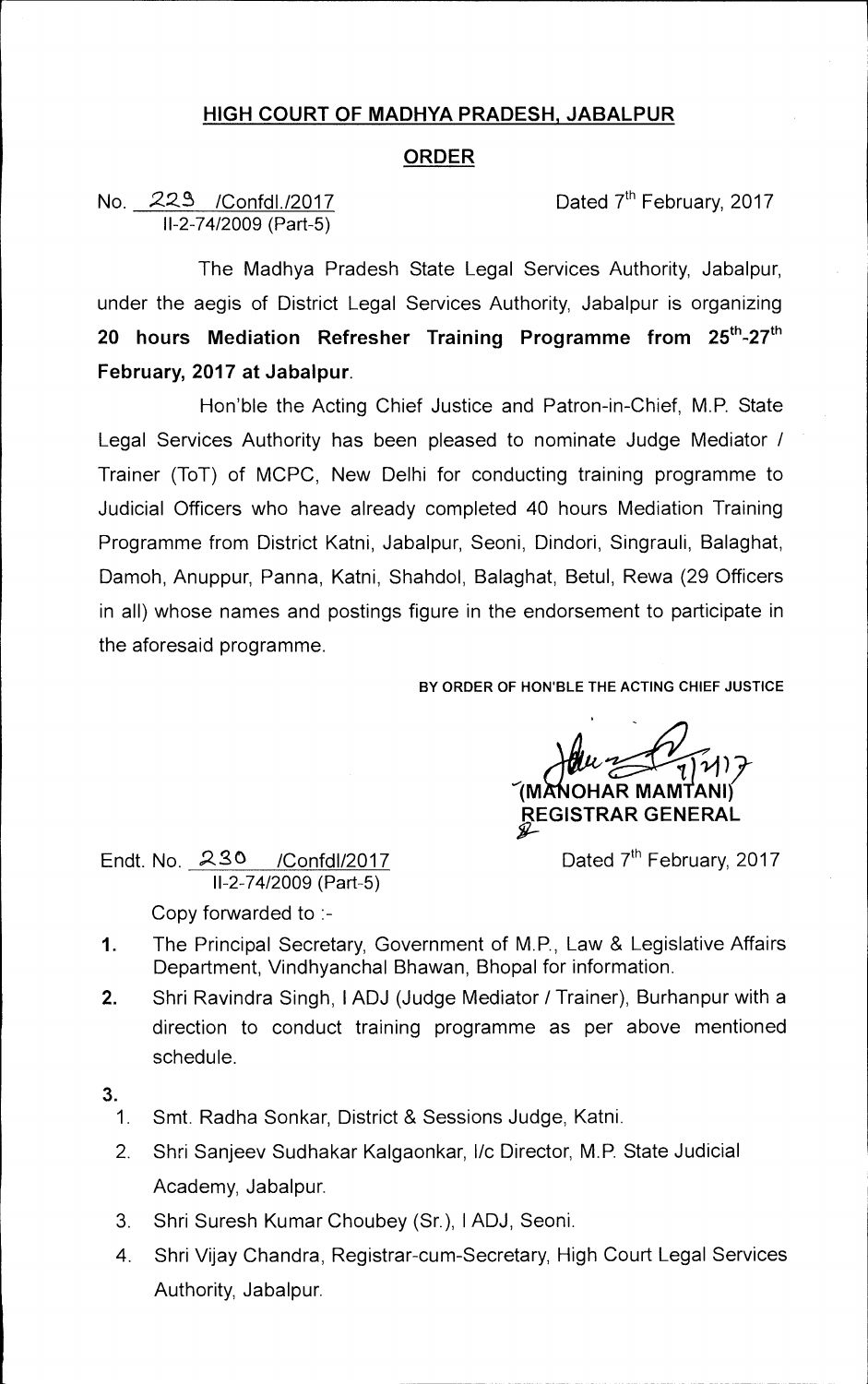- 5. Shri Subhash Solanki, Principal Judge, Family Court, Dindori.
- 6. Smt. Geeta Solanki, **I** ADJ, Dindori.
- 7. Shri Akhilesh Kumar Mishra, AJ to I ADJ, District Singrauli.
- 8. Smt. Norin Nigam, II ADJ, Waraseoni, District Balaghat.
- 9. Shri Dharmpal Singh Shivach, ASJ, Special Court No.9 (Under Elctricity Act), 2003, Jabalpur.
- 10. Shri Ashok Gupta, I ADJ, Damoh.
- 11. Shri Uday Singh Maravi, I CJ-I & CJM, Anuppur.
- 12. Shri Balram Yadav, I CJ-I & CJM, Panna.
- 13. Smt. Kavita Verma, **II** CJ-I & ACJM, Katni.
- 14. Shri Sudheer Singh Rathod, Deputy Secretary, M.P. State Legal Services Authority, Jabalpur.
- 15. Shri Subodh Kumar Vishwakarma, I CJ-I, Burhar, District Shahdol.
- 16. Shri Rakesh Kumar Thakur, II CJ-I, Balaghat.
- 17. Shri Deepraj Kawde, AJ to CJ-I, Kotma, District Anuppur.
- 18. Smt. Kiran Kol, **I** AJ to I CJ-I, Singrauli.
- 19. Shri Dharmesh Bhatt, AJ to I CJ-I, Seoni.
- 20. Shri Himanshu Kaushal, I CJ-II, Sihora, District Jabalpur.
- 21. Shri Dinesh Singh Rana, I CJ-II, Panna.
- 22. Shri Jaideep Sonbarse, II CJ-II, Multai, District Betul.
- 23. Smt. Archna Bode, I CJ-II, Burhar, District Shahdol.
- 24. Smt. Shivani Sharma, I CJ-II, Damoh.
- 25. Mohd. Zafar Khan, I CJ-II, Betul.
- 26. Shri Dhirendra Singh Parihar, II CJ-II, Sirmaur, District Rewa.
- 27. Shri Varun Chauhan, Ill CJ-II, Rewa.
- 28. Shri Varun Kumar Sharma, IV CJ-II, Damoh.
- 29. Smt. Kanaklata Sonkar, I Additional Principal Judge, Family Court, Jabalpur.

## **With a direction to participate in the 20 hours Mediation Refresher**  Training Programme from 25<sup>th</sup>- 27<sup>th</sup> February, 2017 at Jabalpur.

**4.** The District and Sessions Judge, Burhanpur/ Katni/ Jabalpur/ Seoni/ Dindori/ Singrauli/ Balaghat/ Damoh/ Anuppur/ Panna/ Shahdol/ Balaghat/ Betul/ Rewa for information and necessary action. You are requested to send confirmation of receiving of this communication

immediately, by fax.  $\mathcal{W}$